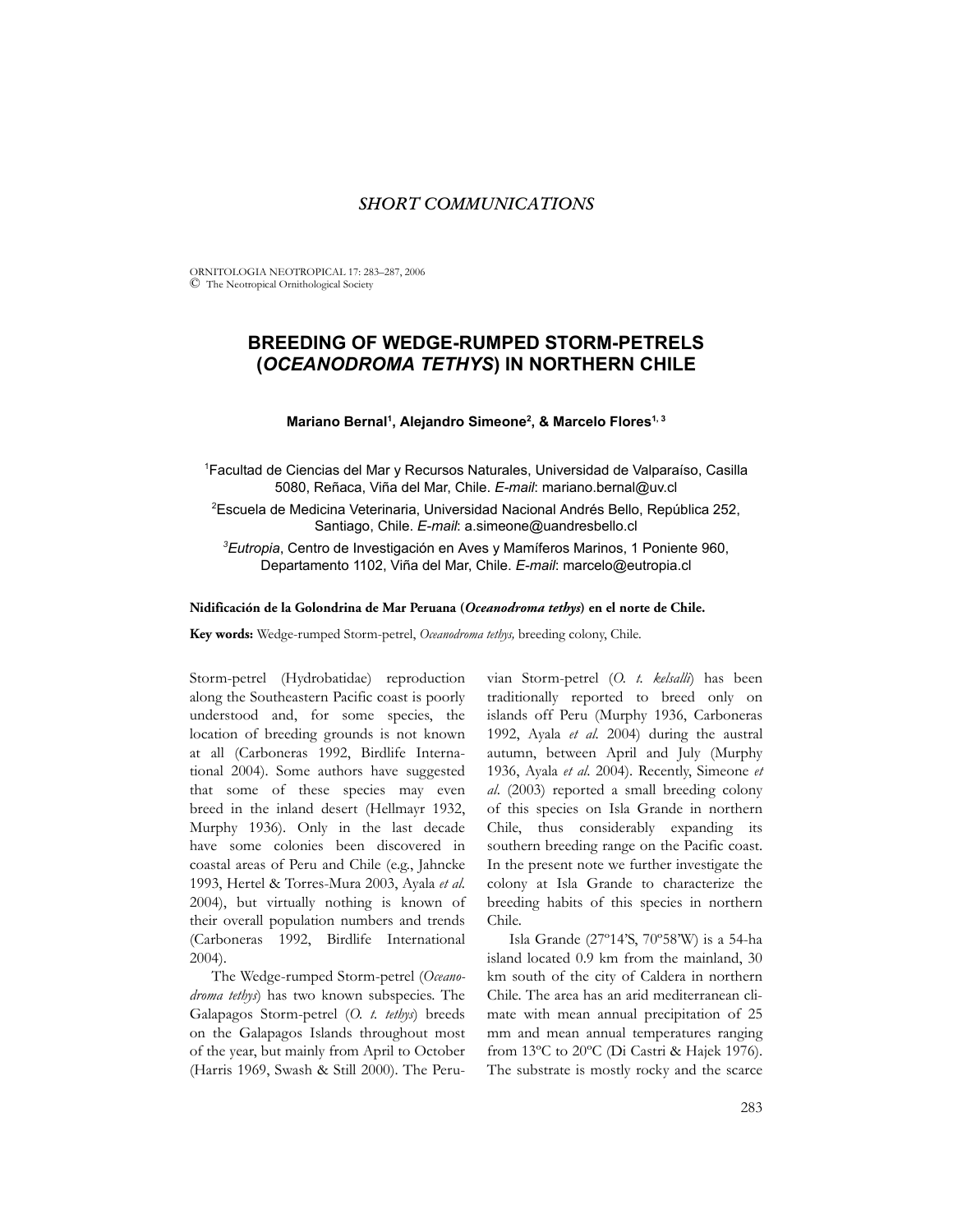#### BERNAL *ET AL.*

TABLE 1. Measurements (mm) and weights (g) of unsexed adult Wedge-rumped Storm-petrels (*Oceanodroma tethys*) and their eggs from Isla Grande, northern Chile. Values are mean ± SD. Sample sizes are given in parentheses.

|                          | Present study       | O. tethys kelsalli<br>(Ayala et al. 2004) | O. tethys tethys<br>(Murphy 1936) |
|--------------------------|---------------------|-------------------------------------------|-----------------------------------|
| <b>ADULT BIRDS</b>       |                     |                                           |                                   |
| Total length             | $148.3 \pm 3.8$ (9) |                                           |                                   |
| Bill length              | $11.7 \pm 0.4$ (9)  | $12.1 \pm 0.2$ (6)                        | 12.9(22)                          |
| Bill depth               | $3.7 \pm 0.3$ (9)   |                                           |                                   |
| Bill depth with nostrils | $5.1 \pm 0.3$ (9)   |                                           |                                   |
| Tarsus                   | $22.2 \pm 0.6$ (8)  | $21.7 \pm 1.0$ (6)                        | 22.8(22)                          |
| Middle toe with claw     | $19.3 \pm 1.2$ (8)  |                                           |                                   |
| Wingspan                 | $359.8 \pm 7.1$ (9) |                                           |                                   |
| Wing length              | $126.9 \pm 2.4(9)$  | $123 \pm 2.6$ (6)                         | 134(22)                           |
| Weight                   | $22.8 \pm 1.9$ (6)  | $23 \pm 2(6)$                             |                                   |
| EGGS                     |                     |                                           |                                   |
| Length                   | $26.3 \pm 0.5$ (8)  | $26.2 \pm 1.6$ (12)                       | 26.7(1)                           |
| Width                    | $19.4 \pm 0.5$ (8)  | $19.5 \pm 0.7$ (12)                       | 19.9(1)                           |
| Weight                   | $5.1 \pm 0.4$ (6)   |                                           |                                   |

vegetation is dominated by low shrubs such as *Frankenia chilensis*, *Nolana sedifolia* and *N. crassulifolia* and a single cactus species, *Eulychnia breviflora*. The island is free of terrestrial predators and has no human population.

We made day-visits to the island on 21 February 2003, 9 and 23 February 2004, and from 23 to 25 July 2004. During February 2003, three incubating storm-petrels and their eggs were removed from their nests and measured. During February and July 2004, we conducted an extensive search for nests, mostly at the periphery of the island; in February 2004, six more incubating birds and their eggs were removed from their nests, measured, and weighed. Birds and eggs were measured with calipers and a metal ruler to the nearest 0.5 mm and were weighed with a spring scale pesola to the nearest 1 g. All birds and their eggs were returned to their nests after handling. We considered nests to be crevices which contained incubating birds, unattended eggs, or egg shells and feces. All measurements and weights are expressed as mean ± SD unless otherwise stated.

We compared measurements of birds from Isla Grande with the mean values  $\pm$  SD reported by Ayala *et al.* (2004) for *O. t. kelsalli* in Peru using a one-way ANOVA. We also compared our data with those obtained by Murphy (1936) for *O. t. tethys* in the Galapagos using a one-sample t-test, this being necessary as mean values reported by Murphy indicated no SD. The experimentwise type I error for simultaneous inferences was controlled through the Bonferroni method (Beal & Khamis 1991). In this method, the type I error probability, usually 0.05, is divided by the number of comparisons performed (three in this case) and rejection is decided at the calcu-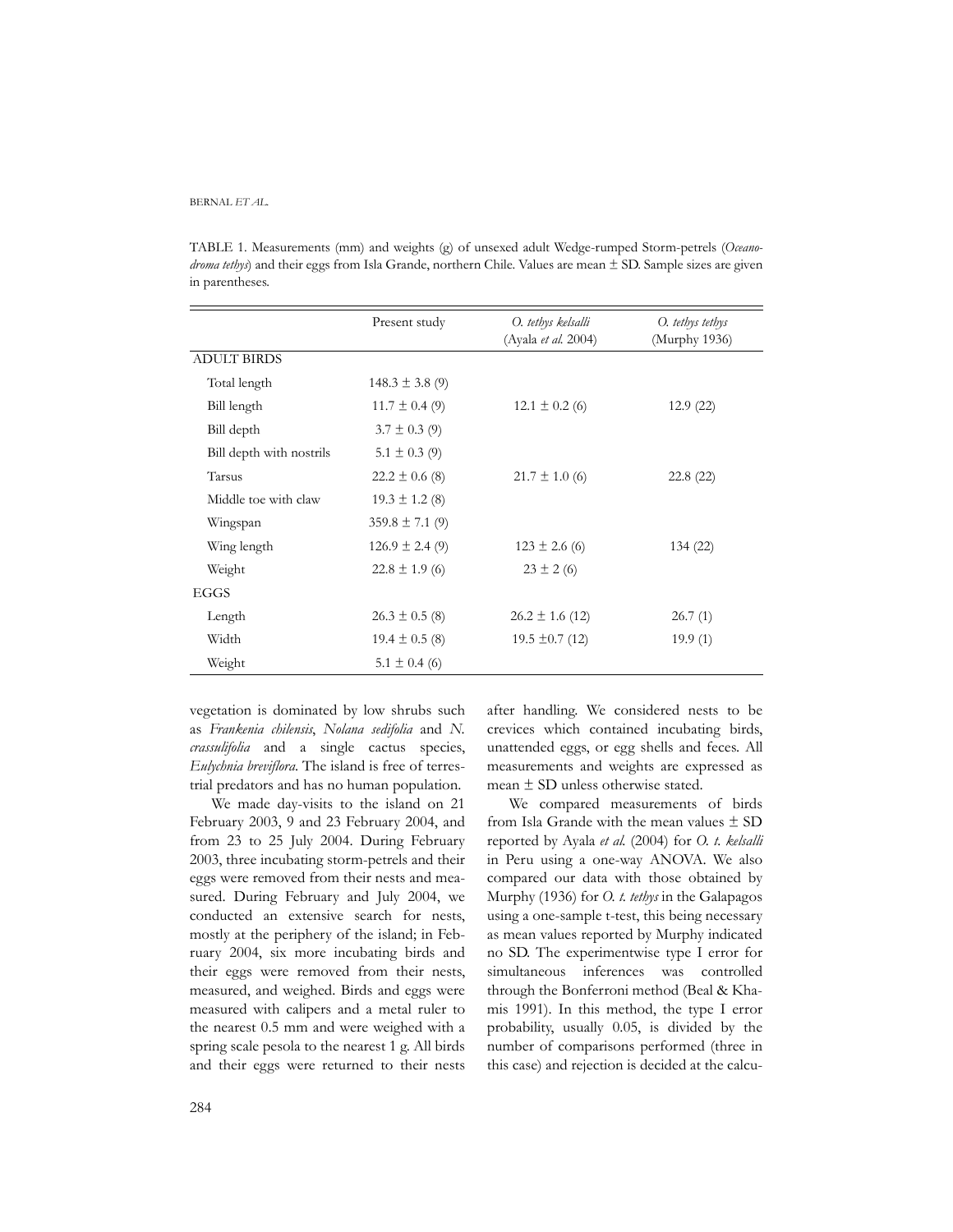|                  | 9<br>February<br>2004 | 23<br>February<br>2004 | $23 - 25$<br>July<br>2004 |
|------------------|-----------------------|------------------------|---------------------------|
| Adult with egg   | 28                    | 22                     | 0                         |
| Adult with chick | 2                     | 6                      | 0                         |
| Unattended egg   | 8                     | 6                      | 20                        |
| Egg shells       | 4                     | 5                      | 36                        |
| Unoccupied*      | 10                    | 6                      | 46                        |
| TOTAL            | 52                    | 45                     | 102                       |

TABLE 2. Breeding activity (number of nests) of Wedge-rumped Storm-petrels (*Oceanodroma tethys*) from Isla Grande, northern Chile.

\*Only feces and footprints were evident.

lated significance level (in this case, *P* = 0.017).

All nests found were located in natural rock crevices. A total of 12 crevices ranged from 7–16 cm in height (11.3  $\pm$  2.7), 15–48 cm in width (25.3  $\pm$  10.3), and 20–53 cm in depth (33.2  $\pm$  8.5). Nests were hollow scrapes in the soil and no nest material was evident. Eggs were oval in shape, completely white, without marks of any kind. Egg measurements are given in Table 1.

We captured and measured a total of nine breeding adults of unknown sex at Isla Grande (Table 1). No significant differences (one-way ANOVA *P* > 0.017) were found for bill, tarsus, and wing length between these birds and those of *O. t. kelsalli* from Peru reported by Ayala *et al*. (2004). Birds of Isla Grande were significantly smaller for bill  $(t =$  $-8.01, P \le 0.0001$ ) and wing length (t =  $-9.00$ ), *P* < 0.0001) than those of *O. t. tethys* from Galapagos reported by Murphy (1936), but were similar in tarsus length ( $t = -2.91$ ,  $P = 0.0224$ ). Murphy (1936) stated that the Peruvian Storm-petrel averages slightly smaller in all dimensions, particularly in wing length, than the Galapagos subspecies. Thus we are inclined to consider *O. t. kelsalli* as the subspecies present on Isla Grande.

In early February 2004, we checked a total of 52 nests: 54% contained incubating birds and only 4% had adults raising chicks (Table 2). In late February, we checked a total of 45 nests: 49% contained incubating birds and 13% adults with chicks. During July 2004, none of the nests had adults and nocturnal visits confirmed that no birds were attending the colony at all. It is noteworthy that 35% of the nests in July contained only egg shells and 20% unattended eggs (Table 2). It is likely that these eggs and shells were remains from the previous nesting season (or seasons) that had not yet been discarded. Carboneras (1992) suggests that storm-petrels have a rather low breeding success compared with other seabirds, egg infertility and chilling being the most common causes for egg mortality.

Assuming early February as the time of first hatchings, and considering that incubation usually takes 6–7 weeks in storm-petrels (Carboneras 1992), the first egg laying may have occurred sometime around late December (early summer). If chicks fledge after 7 to 11 weeks (Carboneras 1992), fledglings are likely to abandon the colony between mid March (late summer) and mid April (early fall). By the time of our visit to Isla Grande in July (mid winter), no breeding activity was apparent, suggesting that the Wedge-rumped Storm-petrel has no winter breeding in this area.

In Peru, *O. t. kelsalli* breeds during the fall and Ayala *et al*. (2004) found incubating birds at Chao and Corcovado Islands (8°S) during early April, whereas Beck (*in* Murphy 1936) reported birds with eggs and chicks during early May at the Pescadores Islands (11°S) and chicks during July at San Gallán Island (13°S). A similar breeding pattern has been described also for Markham´s Storm-petrel (*Oceanodroma markhami*) at Peruvian colonies (Jahncke 1993, García-Godos *et al*. 2002). On the tropical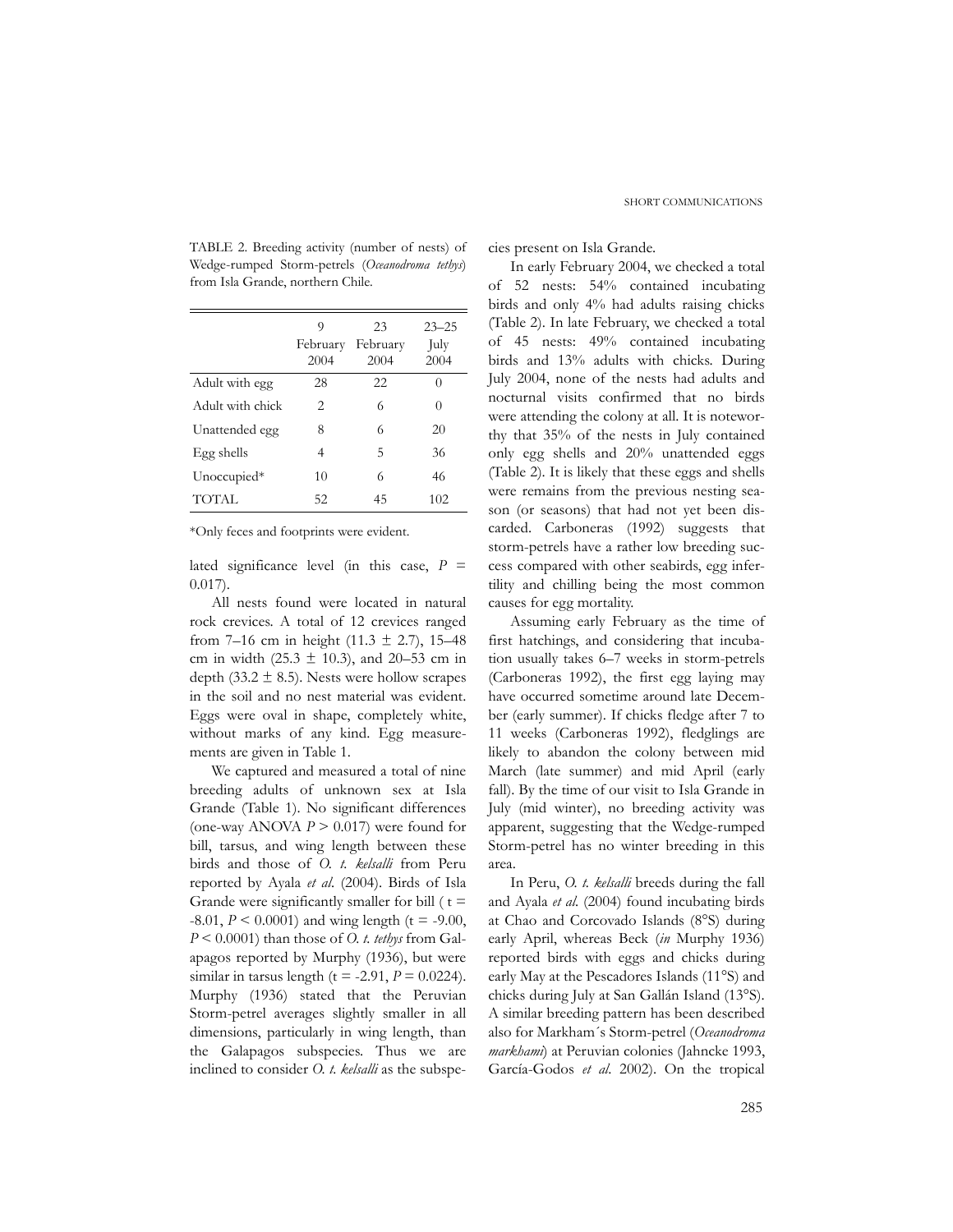#### BERNAL *ET AL.*

Galapagos Islands, *O. t. tethys* breeds throughout most of the year with a peak activity between April and October (Harris 1969, Swash & Still 2000).

Our data contrasts with the breeding patterns described for the Wedge-rumped storm-petrel both on the Galapagos Islands and along the Peruvian coast. It seems that birds in arid mediterranean Chile have adopted a summer breeding strategy rather than a year-round or winter nesting. A possible explanation might include an adjustment of the breeding season to local food availability, so as to coincide with the time of the year with highest food availability and optimal weather conditions (Lack 1954). In the less seasonal tropics (e.g., Galapagos), productivity is relatively uniform throughout the year, and so too is seabird breeding (Harris 1969, Hamer *et al*. 2002). In Peru, coastal upwelling (strongly linked to marine productivity) is almost permanent throughout the year due to the trade winds, with some places being even higher during winter (Rojas de Mendiola 1981, Huyer *et al*. 1987, Tarazona *et al*. 2003). Isla Grande is located at the southern edge of the Northern Upwelling Region (*sensu* Escribano *et al*. 2003), where upwelling is more seasonal and intense during spring (Escribano *et al*. 2003, Halpin *et al*. 2004). In accordance with this, Murphy (1936) reported that the Peruvian Pelican (*Pelecanus thagus*) and Peruvian Booby (*Sula variegata*) nest throughout the year along the Peruvian coast, but adopt a single breeding season during austral spring and summer in north and central Chile. An exception to this latitudinal trend seems to be the Humboldt Penguin (*Spheniscus humboldti*), which has developed a two-peak breeding season both in Peru and central Chile, despite the obvious differences in marine productivity at both regions (see Simeone *et al*. 2002). More detailed studies would be desirable to estimate the colony size at Isla Grande and further investigate the breeding strategy of this storm-petrel in northern Chile.

## ACKNOWLEDGMENTS

Guillermo Luna-Jorquera provided statistical advice and Roberta S. Wallace made valuable comments to the manuscript and checked the spelling. Financial support was provided by research grants from the Zoological Society of Milwaukee County and the Milwaukee County Zoo. Fritz Hertel and two anonymous referees corrected the manuscript and made valuable suggestions. We are very grateful to all of them.

## REFERENCES

- Ayala, L., C. Mendoza, & J. Pérez. 2004. Two new breeding localities for the Wedge-rumped Storm-petrel *Oceanodroma tethys kelsalli* in Peru. Mar. Ornithol. 32: 107–108.
- Beal, K. G., & H. J. Khamis. 1991. A problem in statistical analysis: simultaneous inference. Condor 93: 1023–1025.
- Birdlife International. 2004. Threatened birds of the world 2004 CD-ROM. Birdlife, Cambridge, UK .
- Carboneras, C. 1992. Family Hydrobatidae (Stormpetrels). Pp. 258–271 *in* del Hoyo, J., A. Elliott, & J. Sargatal (eds.). Handbook of the birds of the world. Volume I: Ostrich to ducks. Lynx Editions, Barcelona, Spain.
- Di Castri, F., & E. R. Hajek. 1976. Bioclimatología de Chile. Ediciones Univ. Católica de Chile, Santiago, Chile.
- Escribano, R., M. Fernández, & A. Aranís. 2003. Physical-chemical processes and patterns of diversity of the Chilean eastern boundary pelagic and benthic marine ecosystems: an overview. Gayana 67: 190–205.
- García-Godos, I., E. Goya, & J. Jahncke. 2002. The diet of Markham's Storm-petrel *Oceanodroma markhami* on the central coast of Peru. Mar. Ornithol. 30: 77–83.
- Halpin, P. M., P. T. Strub, W. T. Peterson, & T. R. Baumgartner. 2004. An overview of interac-